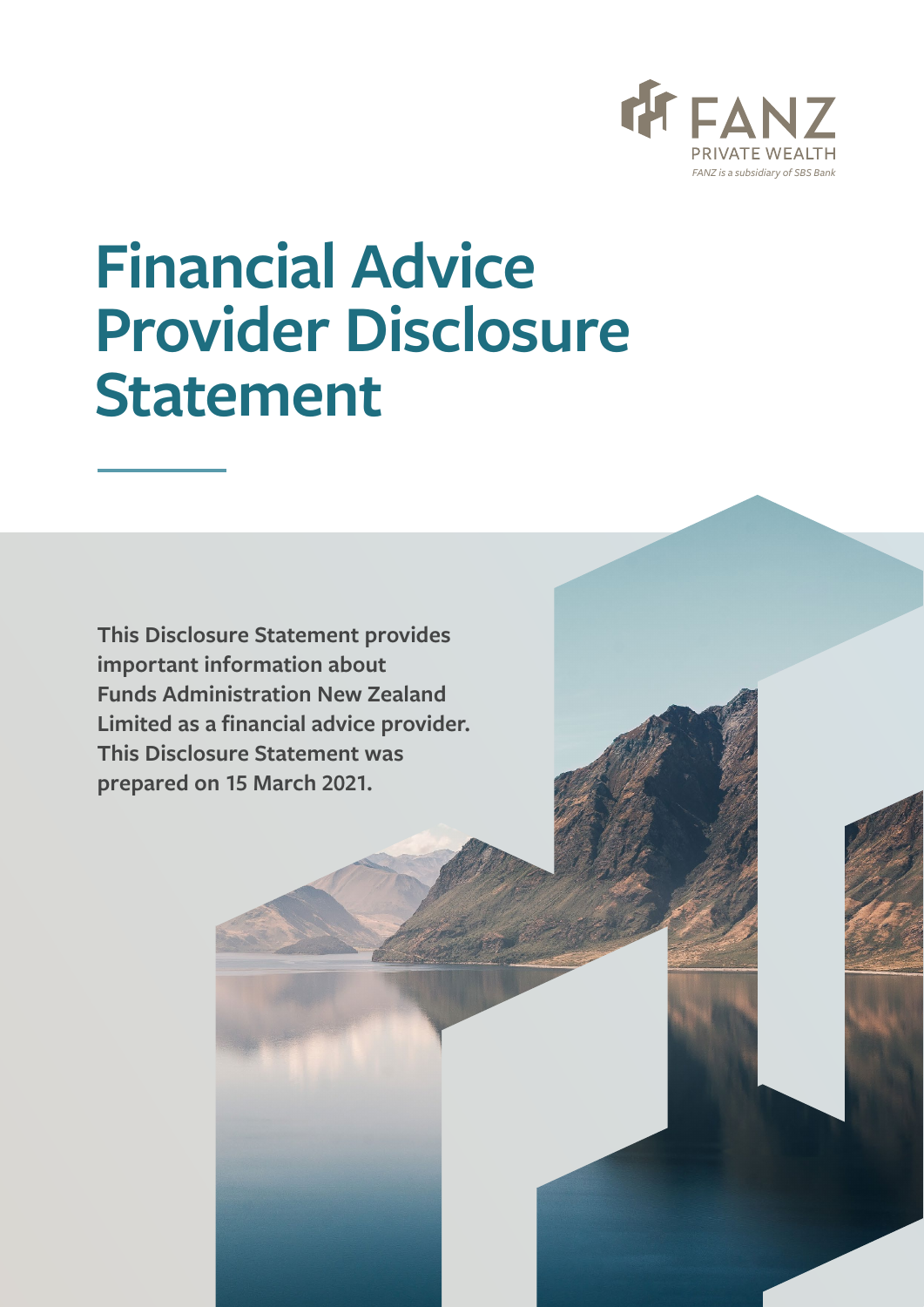

## **Licence Status and Conditions**

Funds Administration New Zealand Limited (FSP: 3961, trading as FANZ Private Wealth, referred to in this statement as 'FANZ', 'We' or 'us') holds a licence issued by the Financial Markets Authority to provide a financial advice service. We will provide financial advice directly through our digital advice team and through financial advisers directly engaged by us.

### **Nature And Scope of Financial Advice Service**

FANZ provides a range of investment offerings which are suitable for investors with different investment goals, objectives, and portfolio sizes. These services provide our clients with the options of an advisory service, or (for wholesale investors only) a discretionary management service.

We provide financial advice in the following subject areas:

- investment portfolio design, implementation and monitoring; and
- cash flow and goals-based investment management.

Our financial advice is mainly provided in relation to the following financial products and investment services:

- Lifestages KiwiSaver Scheme;
- Lifestages Investment Funds;
- FANZ Private Wealth Investment Programme (**'FANZPW DIMS'**);
- Synergy Investment Programme (**'Synergy DIMS'**); and
- Agreed investments advised on as part of our Bespoke Investment Portfolio Service.

We only provide financial advice on financial products and investment services that are issued by us or by Consilium NZ Limited, and investments agreed with our clients as part of our Bespoke Investment Portfolio Service. These investments cover a range of New Zealand and Australian Managed Funds and listed Equities as well as a range of International Equity and Fixed Interest Investment options.

We also offer a standalone Term Deposit Investments Service and a Custodial Reporting Service. These do not involve us providing any financial advice services or taking account of our clients' objectives and are provided for clients who just want us to arrange for investments to be held on their behalf.

We do not provide financial advice on:

- Insurance and risk management;
- Loans and debt management;
- Budgeting;
- Estate and will planning; or
- Taxation.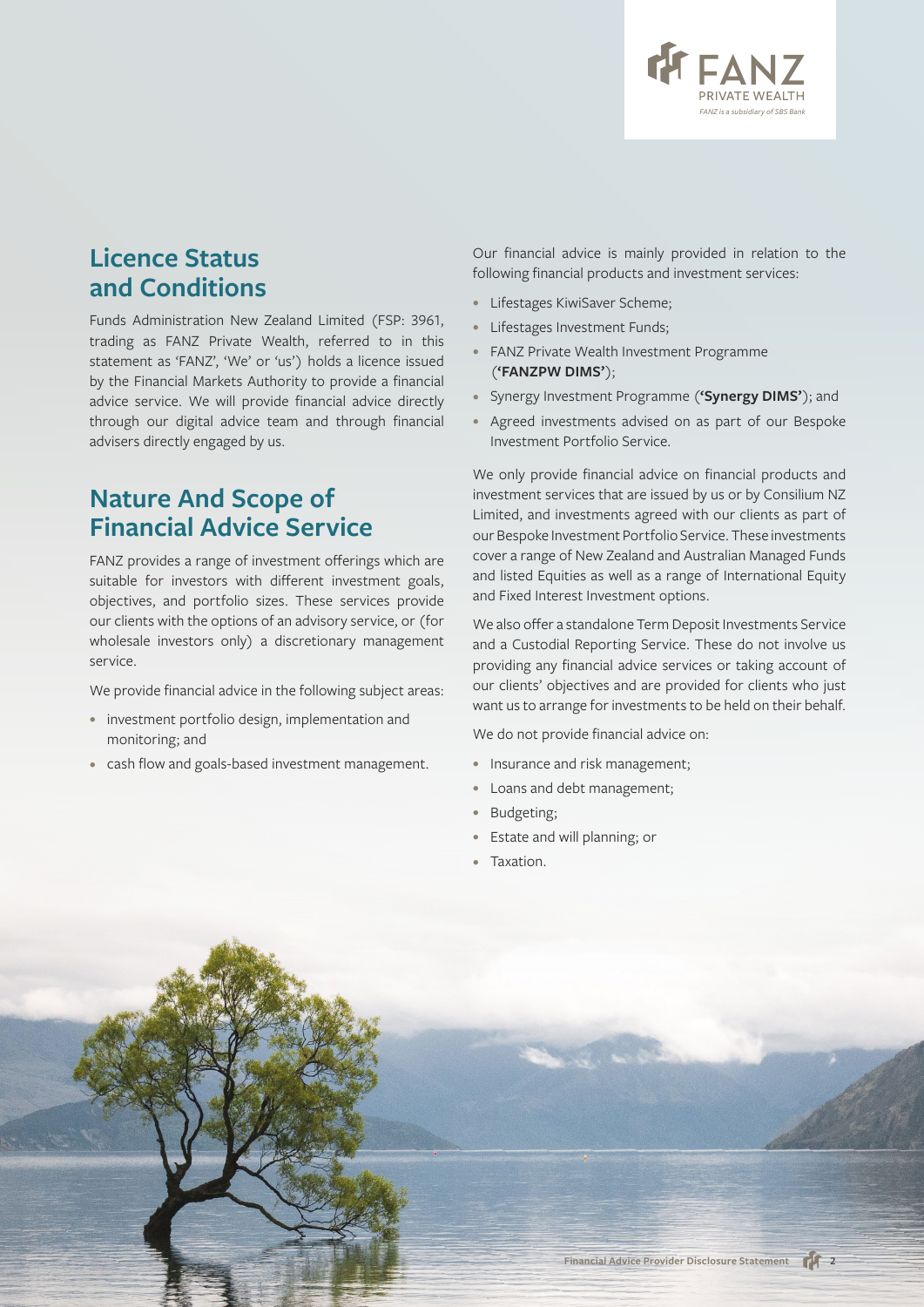

## **Fees, Expenses, or Other Amounts Payable**

#### **Lifestages KiwiSaver Scheme and Lifestages Investment Funds**

For the Lifestages KiwiSaver Scheme and the Lifestages Investment Funds, we do not charge fees for providing financial advice services to clients. However, if a client joins one of these managed investment schemes, we will benefit as we charge management fees for managing these schemes.

#### **FANZPW DIMS**

For the FANZPW DIMS, clients are charged a tiered monitoring fee by us in connection to the giving of financial advice in relation to the investment portfolio selected. The fee is based on the value of the portfolio:

#### **Adviser Fee:**

| <b>Portfolio Size</b>      | <b>Fee Rate</b><br>(P.A. Excluding GST) | <b>Fee Rate</b><br>(P.A Including GST) |
|----------------------------|-----------------------------------------|----------------------------------------|
| \$0 to \$500,000           | 1.00%                                   | 1.15%                                  |
| \$500,001 to \$1,000,000   | 0.85%                                   | 0.98%                                  |
| \$1,000,001 to \$2,000,000 | 0.70%                                   | 0.81%                                  |
| \$2,000,001 to \$5,000,000 | 0.55%                                   | 0.63%                                  |
| $$5,000,001+$              | 0.40%                                   | 0.46%                                  |

*Adviser fees are subject to GST.*

In addition, FANZ may also charge an implementation fee of up to 2.5% (plus GST) of the total amount invested by a client. The actual implementation fee charged is subject to individual negotiation and is typically set at 0.25% or 0.75% (plus GST) if a client already has business with FANZ.

#### **Synergy DIMS**

For the Synergy DIMS, clients may be charged an adviser monitoring fee of up to 1.00% per annum (plus GST), based on the value of their Synergy portfolio. This fee will be agreed between the client and their adviser and deducted by us from the client's cash management account monthly in arrears.

FANZ may also benefit from an implementation fee of up to 2.5% of the total amount invested.

#### **Bespoke Investment Portfolio Service**

For the Bespoke Investment Portfolio Service offered by FANZ Private Wealth, clients will be charged the following fees by us in connection with the giving of financial advice by our adviser:

#### **Adviser Fee:**

| <b>Portfolio Size</b>      | <b>Fee Rate</b><br>(P.A. Excluding GST) | <b>Fee Rate</b><br>(P.A Including GST) |
|----------------------------|-----------------------------------------|----------------------------------------|
| \$0 to \$500,000           | 1.00%                                   | 1.15%                                  |
| \$500,001 to \$1,000,000   | 0.85%                                   | 0.98%                                  |
| \$1,000,001 to \$2,000,000 | 0.70%                                   | 0.81%                                  |
| \$2,000,001 to \$5,000,000 | 0.55%                                   | 0.63%                                  |
| $$5,000,001+$              | 0.40%                                   | 0.46%                                  |

*Adviser Fees are subject to GST.*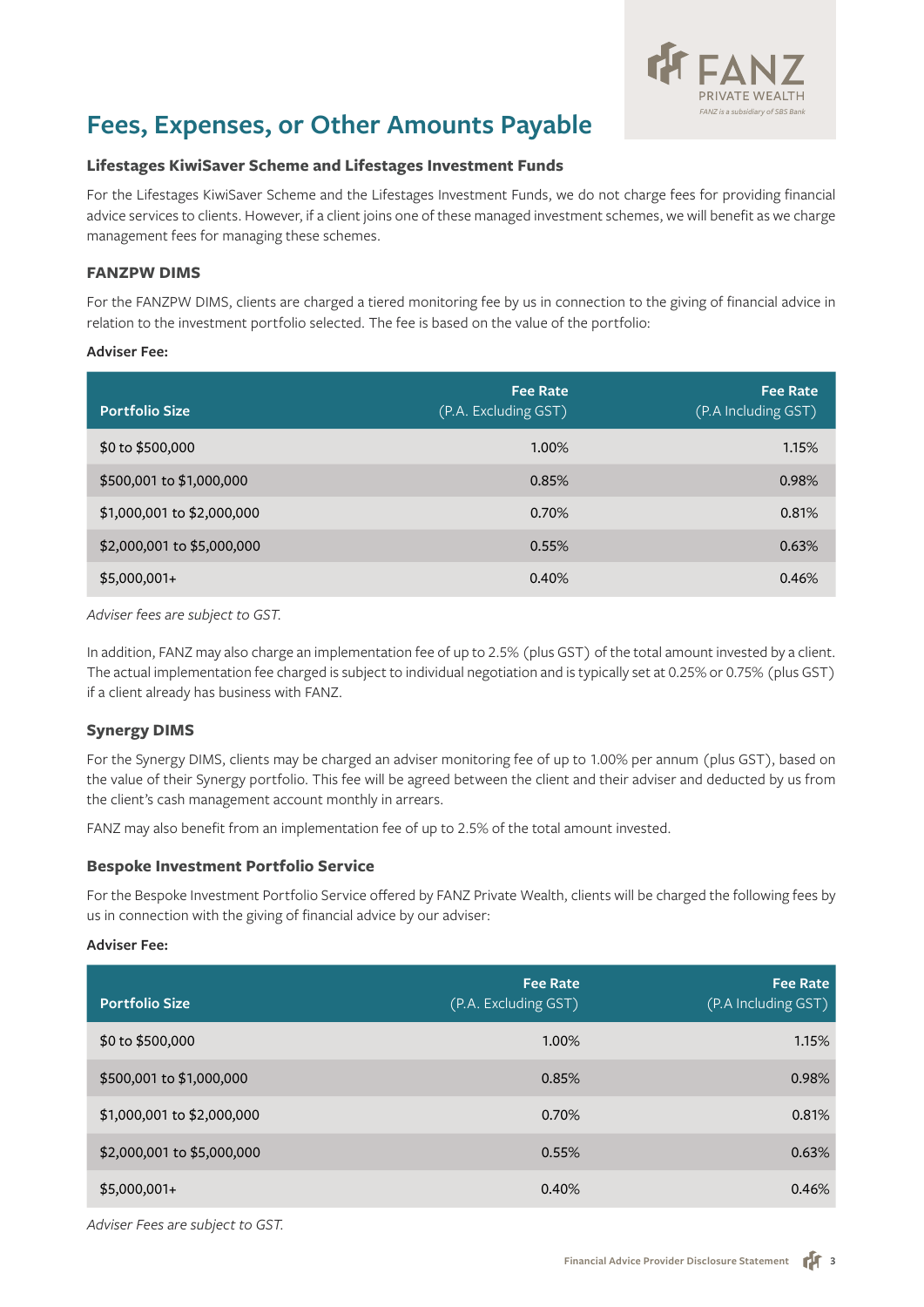

## **Conflicts of Interest, Commissions or Other Incentives**

For the purposes of the Financial Markets Conduct Act 2013, a conflict of interest means any interest of FANZ, or persons engaged to give financial advice on our behalf which a client may find likely to materially influence our advice.

A description of potential conflicts of interest relevant to our financial advice service are set out below.

| <b>Summary</b>                                                                                                                         | Description of the potential conflict of interest                                                                                                                                                                                                                                                                                                                                                                                                                                                                                                                                                                                                                                                                                                                                                                     |
|----------------------------------------------------------------------------------------------------------------------------------------|-----------------------------------------------------------------------------------------------------------------------------------------------------------------------------------------------------------------------------------------------------------------------------------------------------------------------------------------------------------------------------------------------------------------------------------------------------------------------------------------------------------------------------------------------------------------------------------------------------------------------------------------------------------------------------------------------------------------------------------------------------------------------------------------------------------------------|
| Lifestages KiwiSaver Scheme<br><b>Lifestages Investment Funds</b><br><b>FANZPW DIMS</b><br><b>Bespoke Investment Portfolio Service</b> | FANZ receives fees when a client invests in the Lifestages KiwiSaver<br>Scheme, Lifestages Investment Funds, and the FANZPW DIMS.<br>The main fee charged is a management fee as a percentage of:<br>• in the case of the managed investment schemes, the funds<br>under management; or<br>in the case of FANZPW DIMS and the Bespoke Investment<br>Portfolio Service, the total value of the client's investment<br>portfolio.<br>A member fee of \$2.00 per month (\$24.00 per annum) also<br>currently applies to members of the Lifestages KiwiSaver Scheme.                                                                                                                                                                                                                                                      |
| <b>Synergy DIMS</b>                                                                                                                    | FANZ receives a distribution fee from Consilium NZ Limited for<br>the sale of the Synergy DIMS to clients that can be attributed to us<br>or our adviser. That distribution fee is a percentage of the client's<br>funds that are invested in Synergy DIMS.                                                                                                                                                                                                                                                                                                                                                                                                                                                                                                                                                           |
| <b>Adviser remuneration</b>                                                                                                            | FANZ advisers are remunerated by way of a salary and may also<br>receive a bonus from us. That bonus is not directly related to the<br>provision of financial adviser services to clients but rather is in<br>line with how the overall business fares in combination with the<br>continued sound operation of FANZ and FANZ Private Wealth.<br>All bonuses are subject to the relevant employee meeting minimum<br>standards of performance and conduct.<br>FANZ has an 'Acceptance of Gifts' policy that sets out how soft<br>dollar arrangements are managed. That policy includes a range<br>of approaches we take to managing conflicts of interest. These<br>depend on the nature of the relevant conflict but are all designed<br>to ensure we are always placing client interests first in whatever<br>we do. |